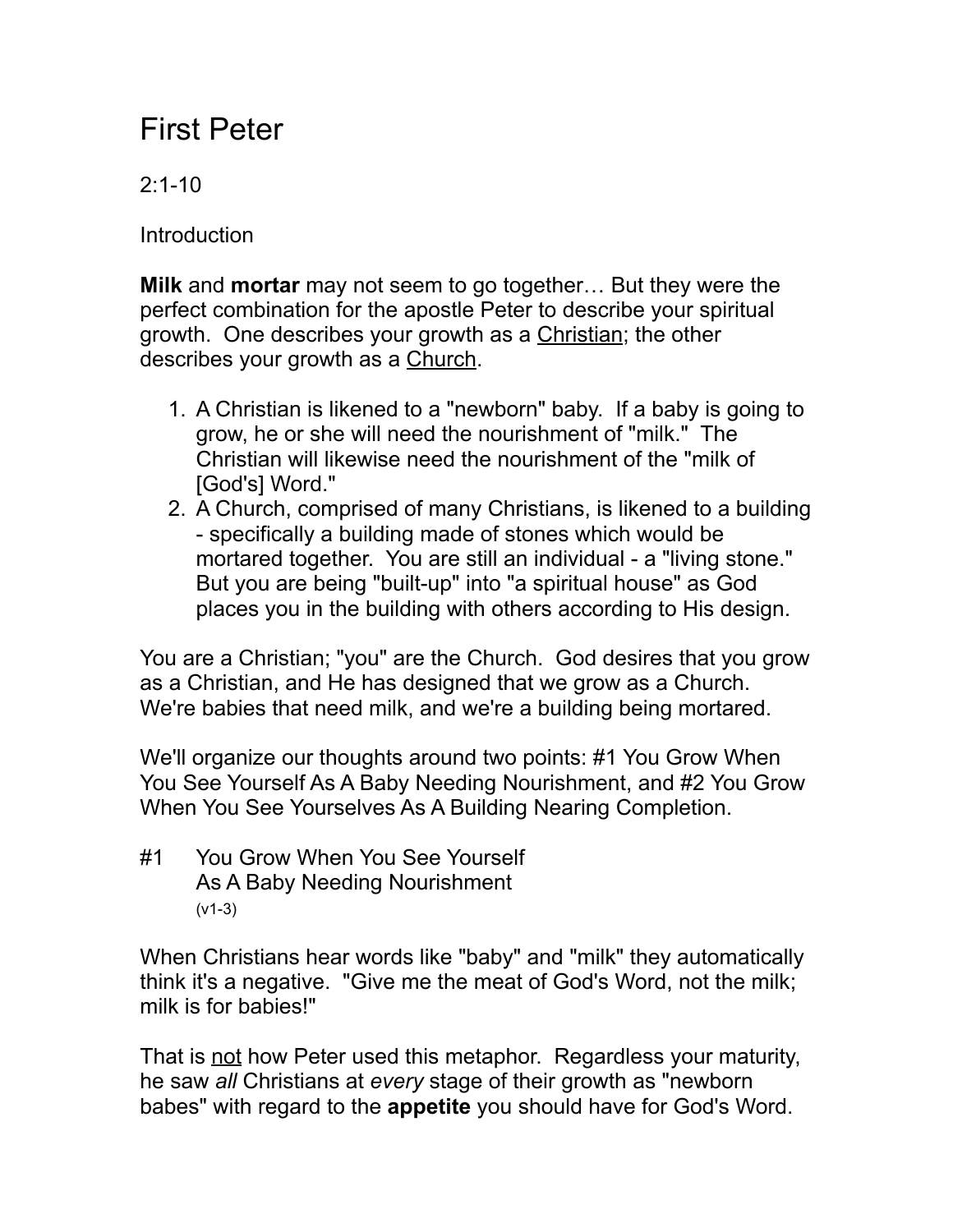Peter is going to describe your appetite for God's Word in verses two and three. Before he does he warns you in verse one about things that will ruin your appetite for it.

1 Peter 2:1 Therefore, laying aside all malice, all deceit, hypocrisy, envy, and all evil speaking,

"Therefore" looks back to Peter telling you to "love one another fervently" (1:22). One of the ways you obey the command to love is by "laying aside" the things listed. "Laying aside" can be translated *get rid of*. The things listed here are part of your flesh. Now that you have been born-again, you can and should get rid of these them.

Peter listed five things that seem to build upon one another when you indulge in them:

- 1. It starts with "all malice." Malice is any attitude or activity that wishes or causes actual harm to someone.
- 2. "All deceit" is acting with deceitfulness towards the person you have malice against.
- 3. "Hypocrisy" is masking your malice towards the person by acting righteously.
- 4. "Envy" is your disgust when good rather than evil happens to the person you have malice against.
- 5. "All evil speaking" is your continuing campaign to harm them by slandering them to others.

Peter saw these habits as things that would ruin your spiritual appetite for God's Word. Think in terms of your physical appetite for a moment. In fact, let's think back to Thanksgiving… You were looking forward to that great meal; but some of you ruined your appetite munching on junk food prior to sitting down to the table! Kids are especially susceptible to this - and not just at Thanksgiving. You want them to eat sensibly at dinner. But by the time they sit down, they've devoured so much junk food they are no longer hungry.

1 Peter 2:2 as newborn babes, desire the pure milk of the word, that you may grow thereby,

You should always see yourself as a "newborn baby" with regards to your appetite for God's Word. You can be fifty years old in Christ but should always "desire" the Word of God like a newborn baby desires it's milk.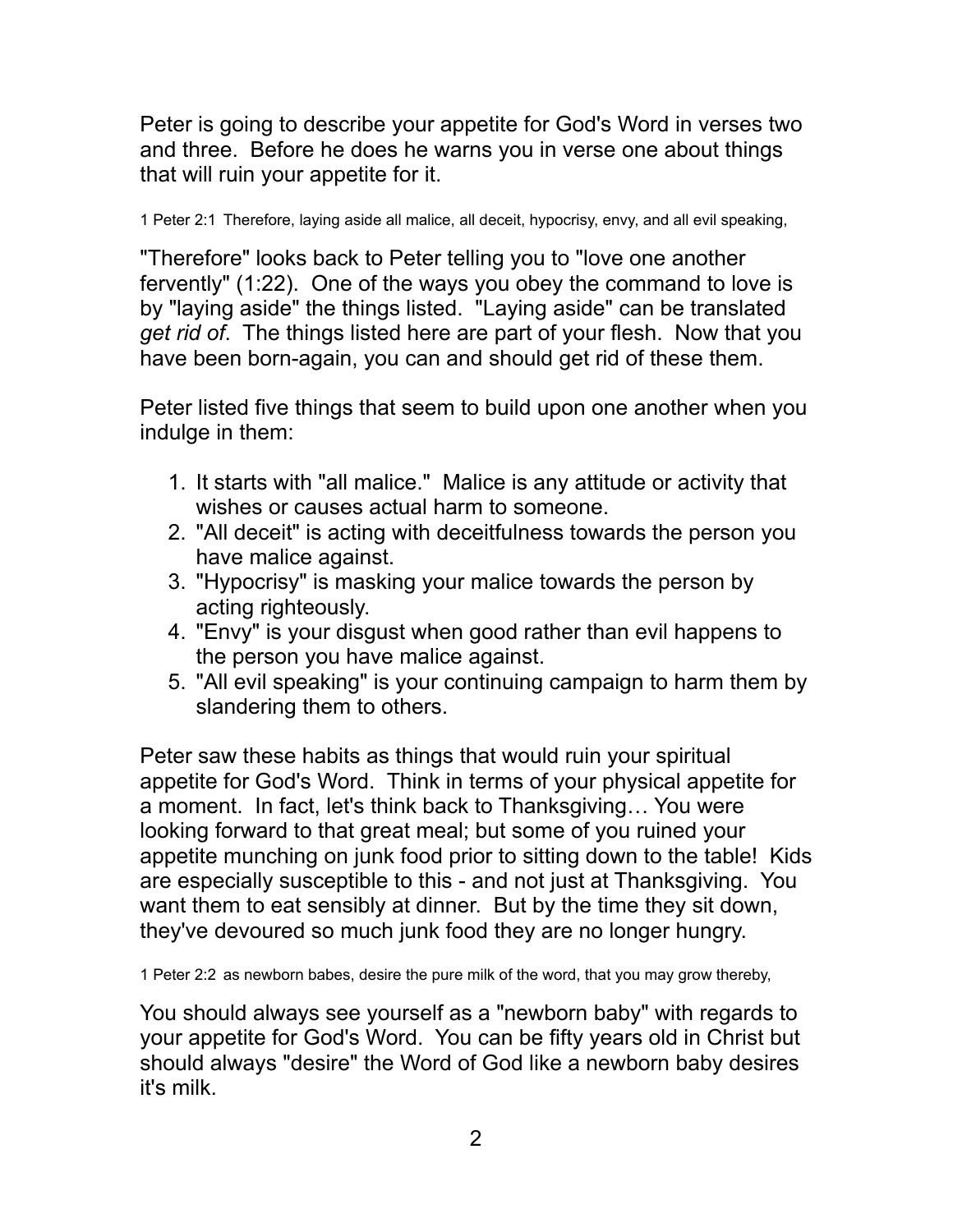It should be "the pure milk of the Word." "Pure" means *free from all impurities*. We just saw that your fleshly indulgences can ruin your appetite. There are always ways to spoil the milk itself.

When a newborn is nursing, the mother needs to be extremely careful what she ingests because it will affect the quality of her milk. God's Word doesn't change; but the things we allow into our minds and hearts can definitely spoil our appetite for God's Word.

The teaching we listen to can also be a source of impure additives to God's Word. Some Church's have added so much of man's tradition and regulation to God's Word that it gives you a sour stomach and stunts your growth.

It's better to keep things simple. That's why we like to read God's Word verse-by-verse, chapter-by-chapter.

1 Peter 2:3 if indeed you have tasted that the Lord *is* gracious.

This is a quote from Psalm 34:8 which says, "O taste and see that the LORD *is* good…" "If" means *since;* they had indeed "tasted" that the Lord is good and gracious.

Do you have a favorite food? Something that even now, as you're thinking about it, starts your mouth watering? Something you could never get tired of eating?

The Word of God **is** that food to your inner man, to your spirit. If you are a Christian you have tasted it. It is seasoned with goodness and grace that thrills your heart. It satisfies but always leaves you longing for more, looking forward to your next meal.

Peter said, "that you may grow thereby." Recently there have been in the news several cases of child abuse in which the foster parents withheld nourishment from the children resulting in their severely stunted growth. We are shocked at the pictures of the kids and their reported weights.

**You should be just as shocked to think that your spirit might be shriveled from lack of nourishment!** Whatever your level of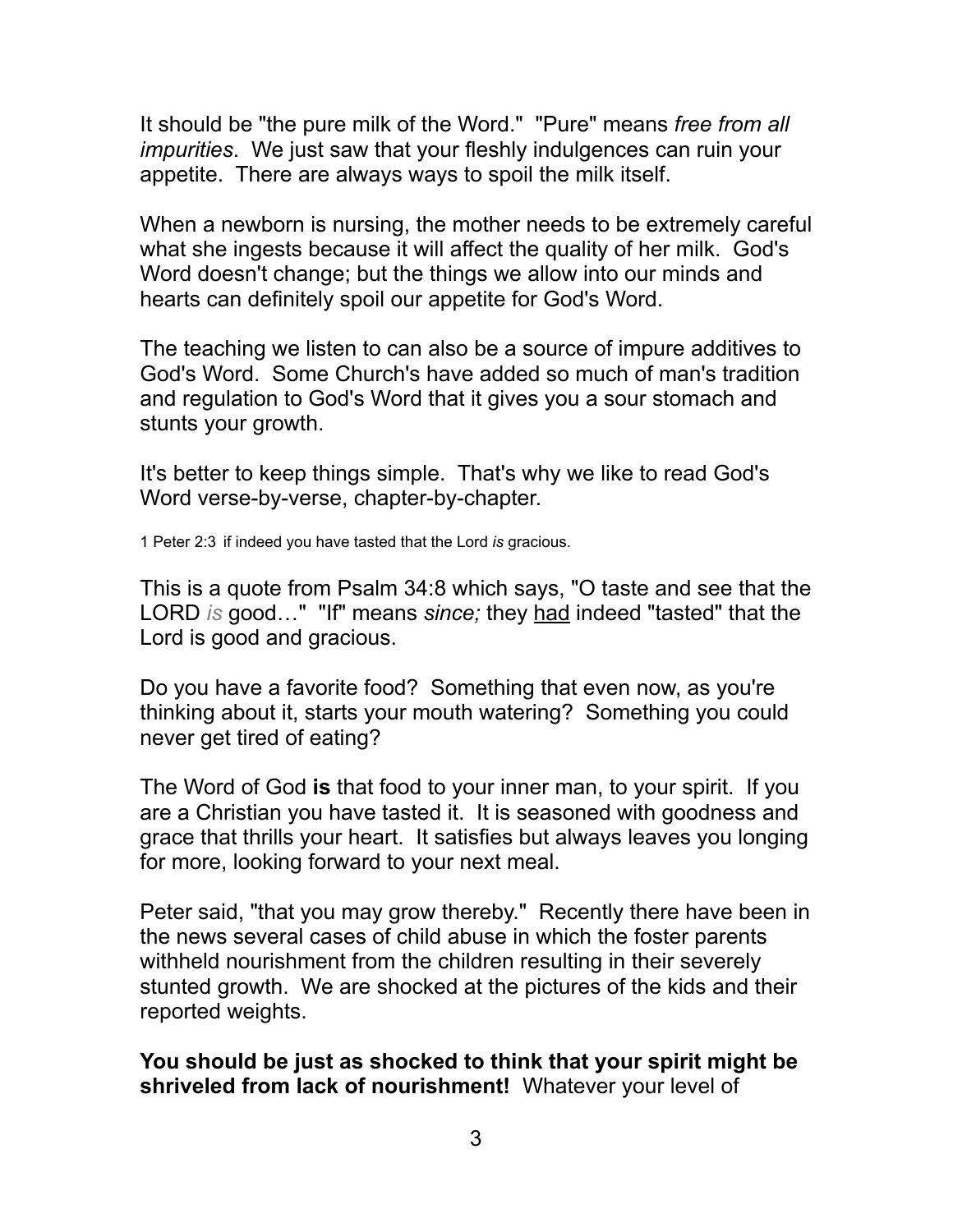maturity, you should cultivate your appetite for the Bible to be like the appetite a newborn baby has for its milk. Get rid of the fleshly habits that ruin your appetite; and be careful you are getting the pure Word.

You are to see yourself as a baby… And you are to see yourselves (plural) as a building.

#2 You Grow When You See Yourselves As A Building Nearing Completion (v4-10)

There is no such thing as an independent Christian in the New Testament. It is either implied or commanded that you be involved with other believers in a local Church. The Church is likened to a building comprised of many stones. Each of us is one of those living stones being mortared into the building by God's design.

Peter was well-versed in the Old Testament. He quoted from the psalms and from the prophets Isaiah and Hosea to describe God's building. Verses six through eight are a commentary explaining verse four. Then verses nine and ten are a commentary on verse five.

Let's look first, then, at verses four, six, seven and eight.

1 Peter 2:4 Coming to Him *as to* a living stone, rejected indeed by men, but chosen by God *and* precious,

"Coming to Him" is a technical phrase that would be used to describe priests approaching God in the Temple to offer sacrifices. *Every believer is seen as a priest who is now able to come into the very presence of God!* Peter returned to that thought in verse five; but first he needed to explain how it was that God was no longer worshipped exclusively in the Temple at Jerusalem.

He identified Jesus as "the living Stone - rejected by men but chosen by God and precious to Him." This is a quote from Psalm 118 that he repeated in verse seven. To explain what he meant, he quoted from the prophet Isaiah, saying,

1 Peter 2:6 Therefore it is also contained in the Scripture, *"Behold, I lay in Zion* a *chief cornerstone, elect, precious,* a*nd he who believes on Him will by no means be put to shame."*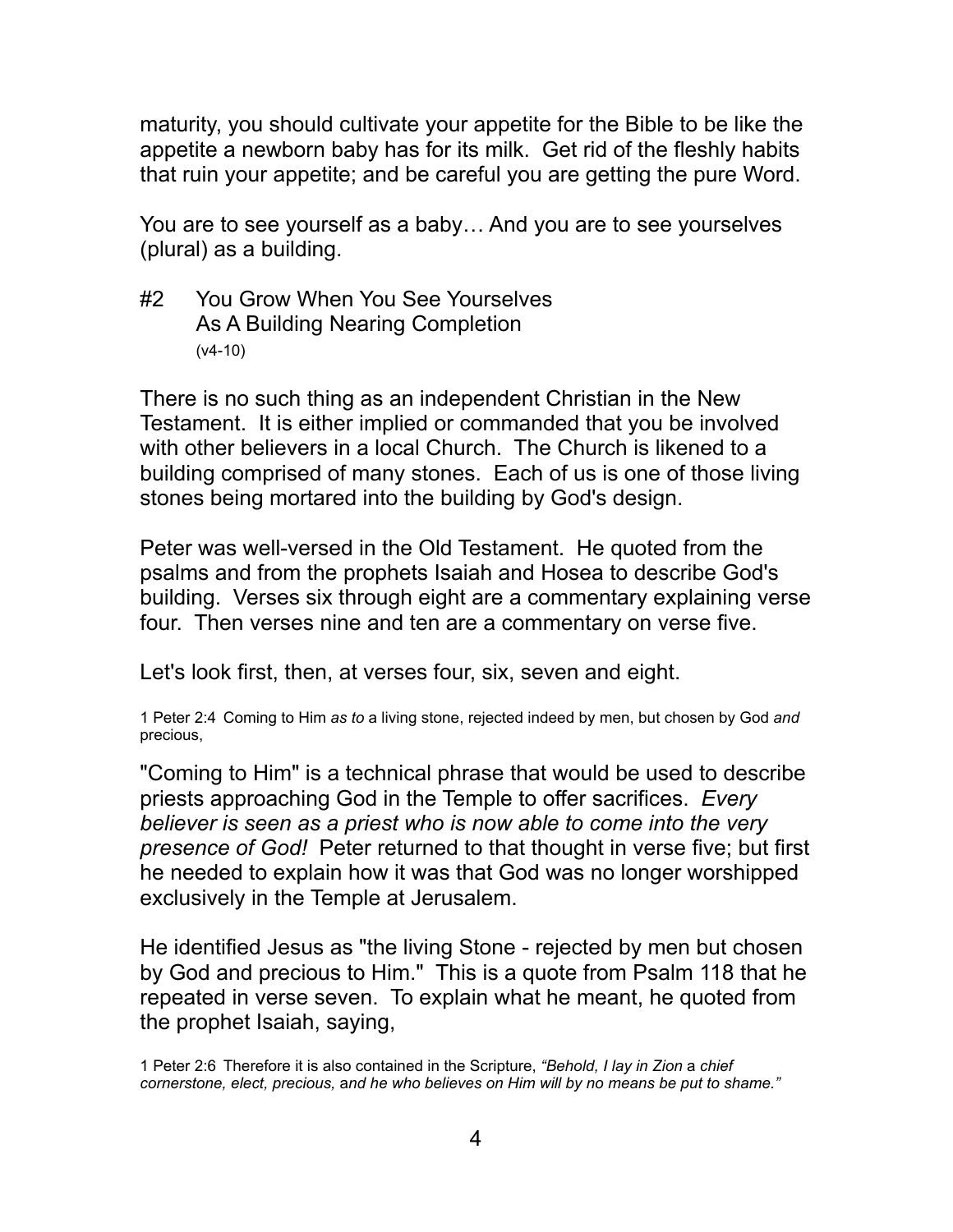1 Peter 2:7 Therefore, to you who believe, *He is* precious; but to those who are disobedient, *"The stone which the builders rejected* h*as become the chief cornerstone,"* 1 Peter 2:8 and *"A stone of stumbling* a*nd a rock of offense."* They stumble, being disobedient to the word, to which they also were appointed.

The reference to the rejected stone had a long tradition among the Jews. They recalled that when Solomon built the Temple, all the masonry work was performed at a distance from the site so that the sound of hammers, axes, and other tools was not heard. Early in the construction a huge stone was delivered from the quarry. Considerable work had been done upon it but no one could identify where in the building it belonged. It was put aside as a misfit and lay on site unrecognized and useless. When the building began to take shape and its capstone was called for, someone remembered this rejected stone which, when placed in the gap, was the perfect fit.

The memory of this incident was put into Psalm 118:22 and is quoted here. When Jesus was on the earth He applied this Scripture directly to Himself. Peter and Paul both picked-up on this imagery. The chief cornerstone of the earthly Temple was a type of Jesus Who would be the foundation of a spiritual temple.

The tabernacle in the wilderness, and later the Temple at Jerusalem, were never meant to be the permanent place where God would dwell among His people on earth. They were a type to communicate His desire and design to dwell among you and within you:

- 1. God first dwelt among His people by His presence in the Tabernacle and (later) the Temple.
- 2. He next dwelt among His people in the Person of Jesus Christ Whom the Bible says was God made flesh dwelling among us.
- 3. After Jesus rose from the dead He promised to send God the Holy Spirit to dwell in us. Christians are now the true temple of God on the earth.

I don't have to tell you that this was a major change! Instead of going to the Temple at Jerusalem and having a priest offer sacrifices on your behalf, **you are the temple of God and can offer your own sacrifices!** (This is why any religion that has an independent priesthood should be considered abominable).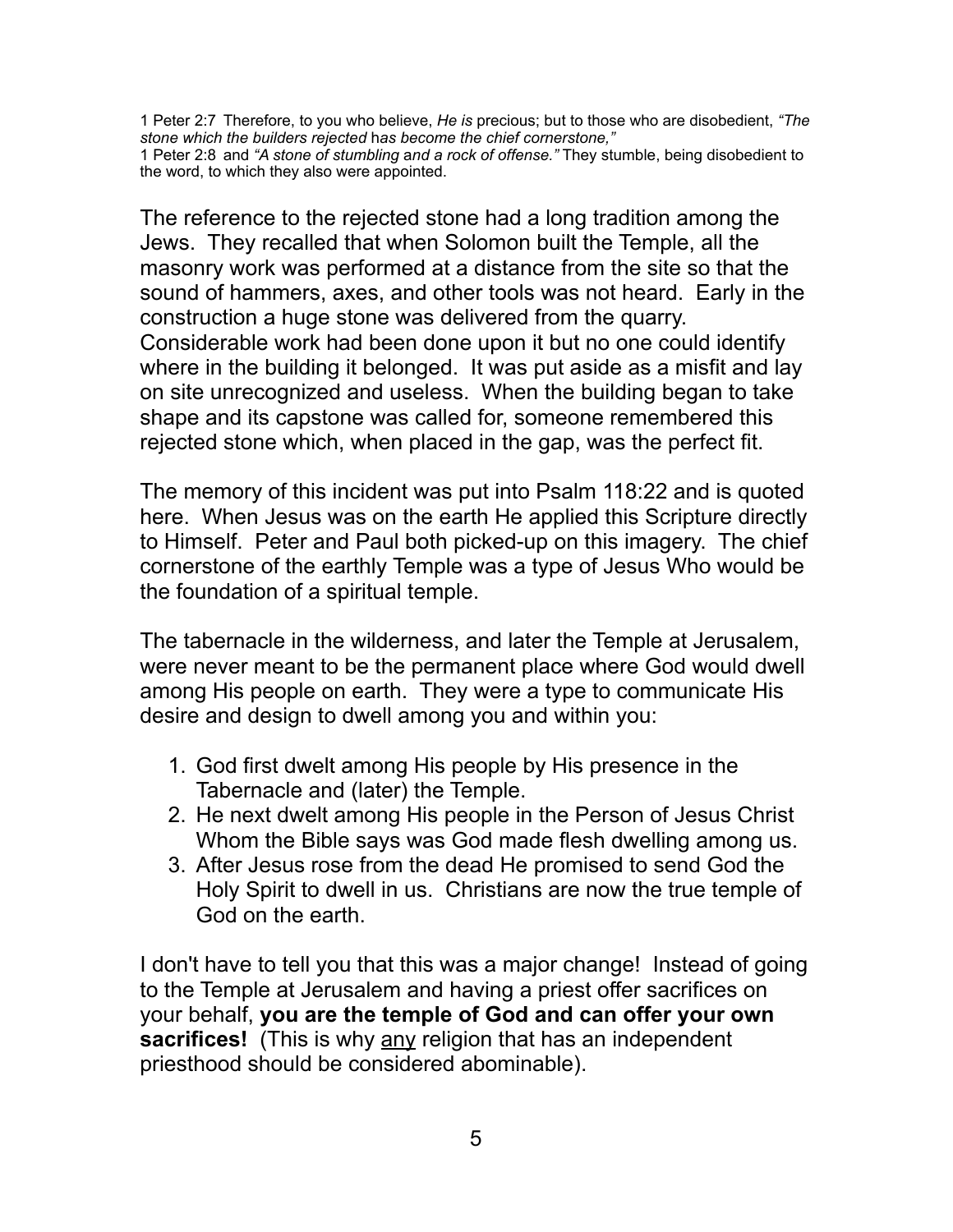Before Peter explained this more fully, he finished his thoughts about those who rejected Jesus as the living stone. He said that the "builders" who rejected Jesus "stumble." Then he said they were "disobedient to the word, to which they also were appointed."

This is one of those Scriptures that causes us to pause. There are those who take it completely out of its context and say that it teaches God "appoints," or *predestines*, certain men to disobedience so that they cannot ever be saved. They see this verse as one of the prooftexts that God predestines some men for heaven, but others for Hell.

God does not predestine anyone for damnation. The key is to always keep verses in context. This was not the first time Peter used these words. Peter and John had been used by God to heal a lame man who waited everyday at the gate of the Temple. Afterwards they were arrested by the Jewish leaders. When the leaders questioned Peter about the healing, he rebuked them by quoting Psalm 118:22, "this is the Stone which was rejected by **you** builders, which has become the chief cornerstone."

**Peter applied these words directly to the leaders of the nation of Israel.** Instead of receiving Jesus as the chief cornerstone they officially rejected Him. They had Him crucified by the Romans. God is now dealing differently with His elect nation. They are "appointed" for "disobedience" in the sense that their Temple was destroyed and they are being disciplined as a dispersed and despised people all over the earth.

*This is in no way anti-Semitic!* God loves the Jews… And individual Jews can be saved just as Gentiles can be saved. As a nation, however, they are destined for disobedience as a discipline until Jesus returns in His Second Coming.

The apostle Paul describes all of this more fully in chapters nine through eleven of Romans. Peter's words were a summary of God's dealings with the Jews in light of their national rejection of the Messiah. The words are not about any individual destiny or predestination.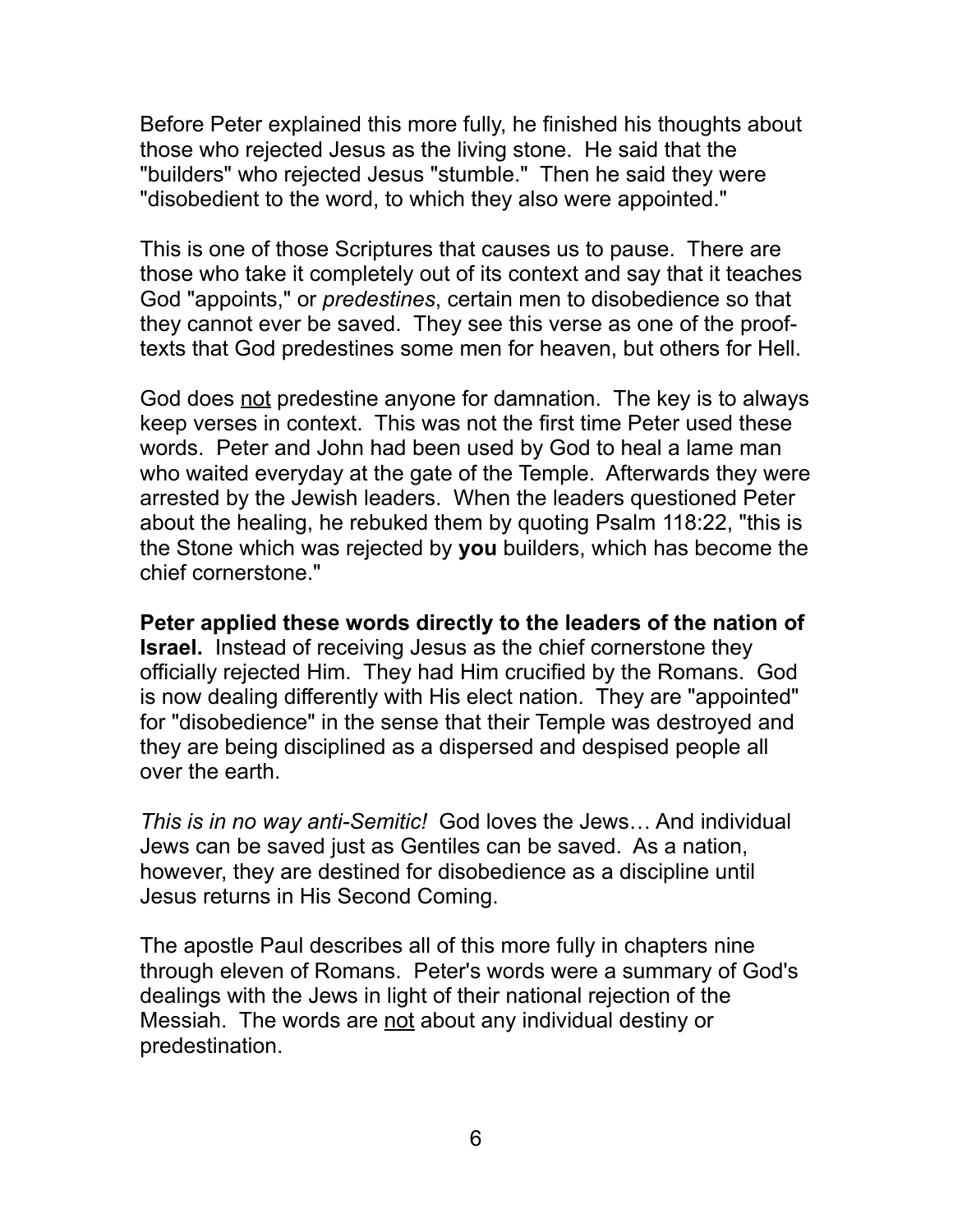As I said, this was a major change! No need to go to the Temple and no need for a priest to offer sacrifices on your behalf. **You** are the Temple in two ways:

- 1. You are God's temple *individually* as He dwells within you in the Person of the Holy Spirit.
- 2. You (plural) are God's temple corporately as He dwells among us by His Spirit in our assemblies.

Peter alluded to the Church as an assembly of Christians in verse five:

1 Peter 2:5 you also, as living stones, are being built up a spiritual house, a holy priesthood, to offer up spiritual sacrifices acceptable to God through Jesus Christ.

The kind of stones Peter was talking about were quarried from a rockpit. Every person who receives Jesus Christ as Savior is quarried from the rock-pit of sin. You are then mortared into place by God's grace.

The thing that first strikes me is that we are stones and not bricks or boards. Bricks and boards are manufactured to exact specifications. If you are building a brick planter, you will most likely get bricks that are all one size and shape. Likewise you order your wood in its premanufactured sizes.

Stones are not like that. They are all different shapes and sizes; they are all very individual. **You,** as a living stone, are individual to God and unique.

It requires a great deal of skill to form and shape stones into a building. And these are living stones - indicating that their shape is constantly changing!

Living stones make for an interesting building. A living stone is never quite finished. Jesus goes on chiseling, grinding, buffing, smoothing you - all while you are mortared with other living stones. Together by His skill we are being built-up a spiritual house.

The Temple had priests who offered sacrifices on behalf of the people. *That has all been done away with!* **You** and **I** are the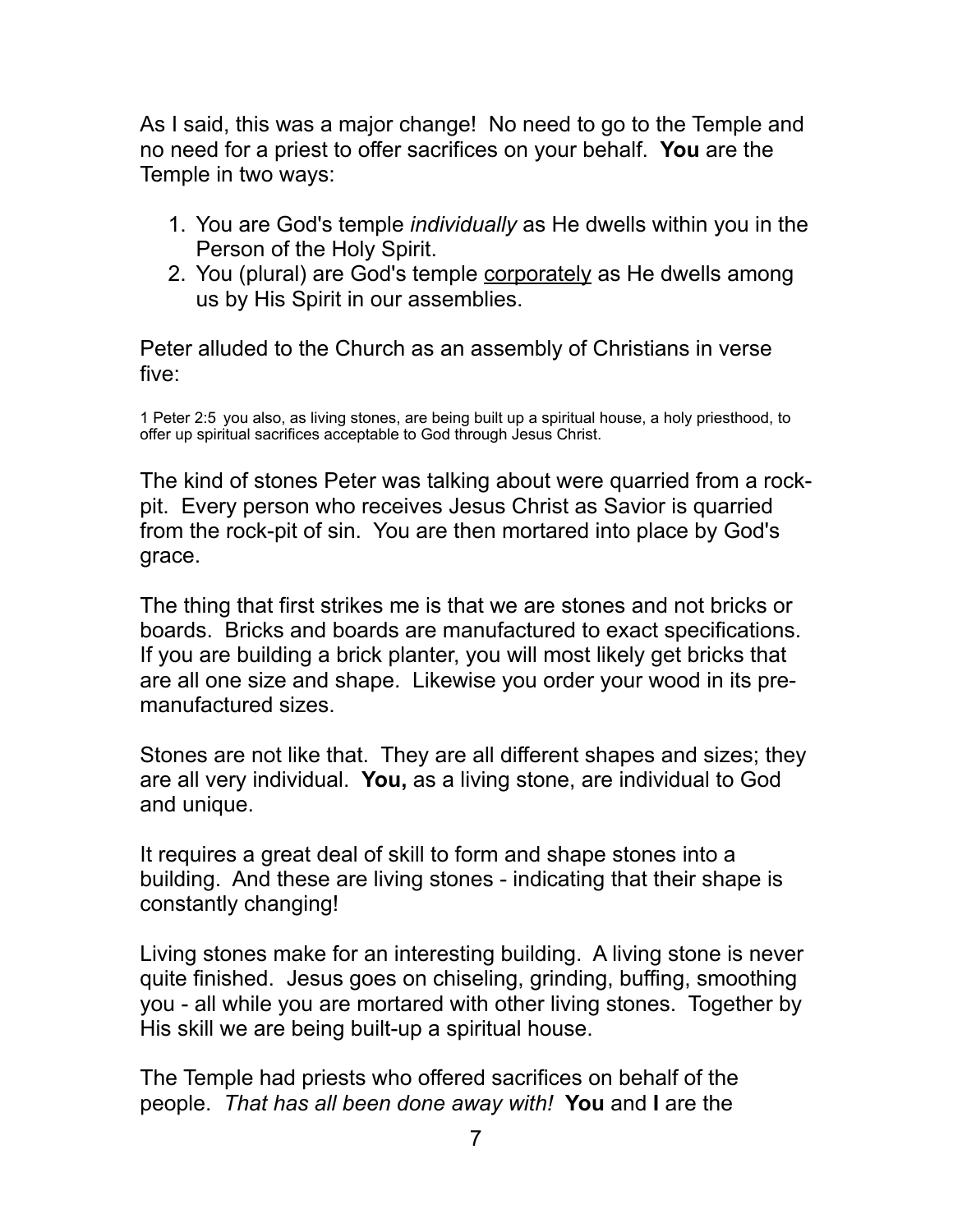"priesthood" and we "offer up spiritual sacrifices acceptable to God through Jesus Christ."

What can you offer to God as a sacrifice?

- 1. According to Romans 12:1-2 you can offer your body as a living sacrifice. You are not a volunteer; you are a servant.
- 2. According to Hebrews 13:15 you can offer the praise of your lips.
- 3. According to Hebrews 13:16 you can offer your good works you do for others.
- 4. According to Philippians 4:10-20 you can offer your money and other material possessions.

The nation of Israel should have experienced all these blessings but instead their leaders chose to reject Jesus in favor of their ritual religion. They would rather have their Temple and their separate priesthood on earth than be God's temple on earth. As we read in verse eight, "They stumble, being disobedient to the word, to which they were also appointed." They stumbled over Jesus. He was not what they expected. Having rejected Him, God confirmed their rejection by giving them over to their disobedience and appointing them to discipline.

In contrast to the nation of Israel is the Church:

1 Peter 2:9 But you *are* a chosen generation, a royal priesthood, a holy nation, His own special people, that you may proclaim the praises of Him who called you out of darkness into His marvelous light;

Israel was and is God's "chosen" nation. He is not through with the physical descendants of Abraham. But God has currently chosen a new "generation" of people. It is all those who receive Jesus as their Savior, whether Jew or Gentile. Jesus called this new generation the "Church." It is the spiritual house which is being built on the foundation of Himself as the chief cornerstone.

The Church is further described as a "royal priesthood, a holy nation." These words are a direct quote from Exodus 19:6. This was to be Israel's earthly destiny; and it will be again. For now, in these last